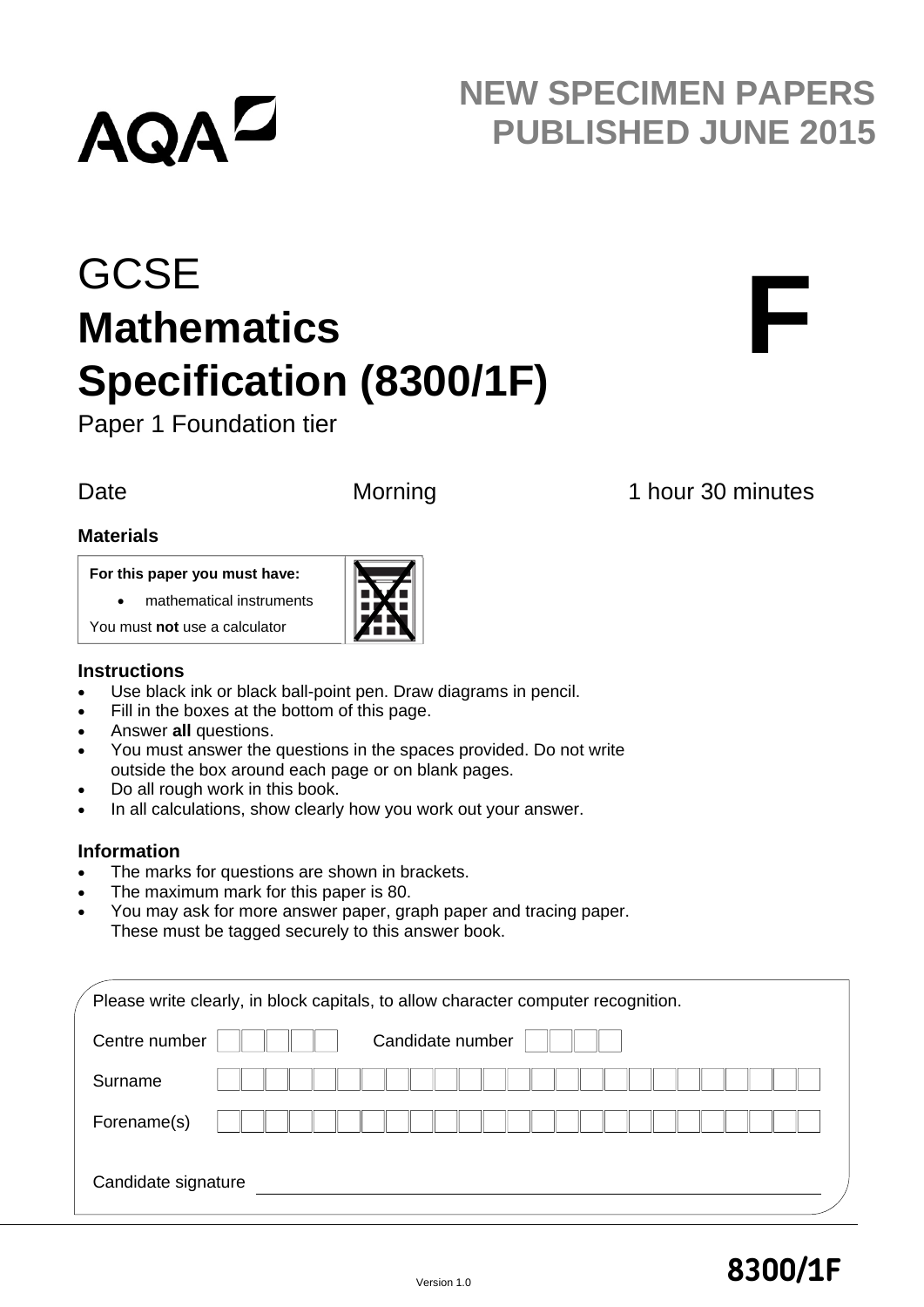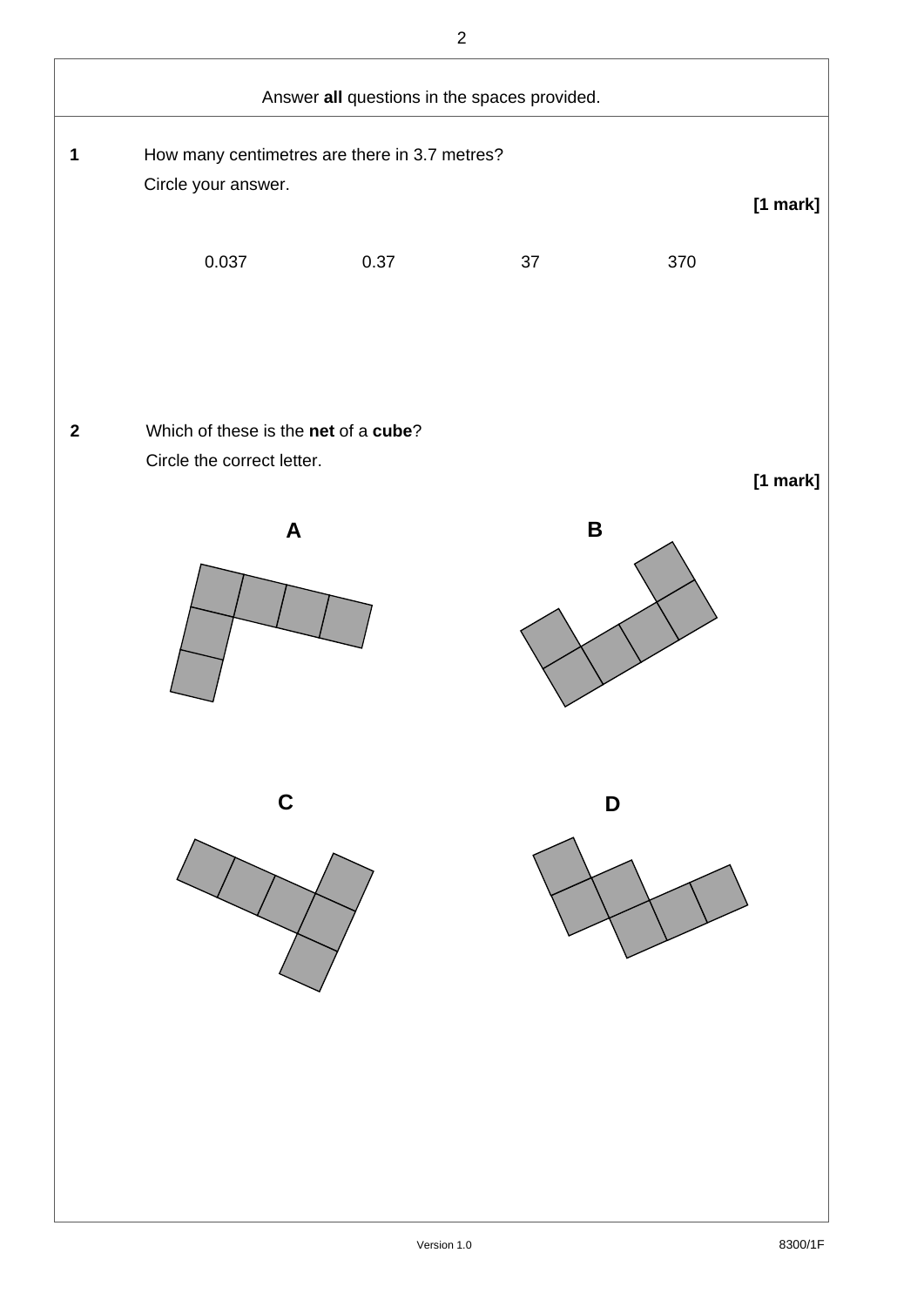|              |                                                             | $\mathfrak{S}$ |                 |                 |            |
|--------------|-------------------------------------------------------------|----------------|-----------------|-----------------|------------|
| $\mathbf{3}$ | Circle the fraction that is not equivalent to               | $\frac{3}{8}$  |                 |                 | [1 mark]   |
|              | $\frac{6}{16}$                                              | $\frac{9}{24}$ | $\frac{12}{32}$ | $\frac{15}{35}$ |            |
| 4            | Simplify $5a - (2a + 6)$<br>Circle your answer.<br>$3a + 6$ | 9a             | $-3a$           | $3a - 6$        | $[1$ mark] |
|              |                                                             |                |                 |                 |            |

**Turn over for the next question**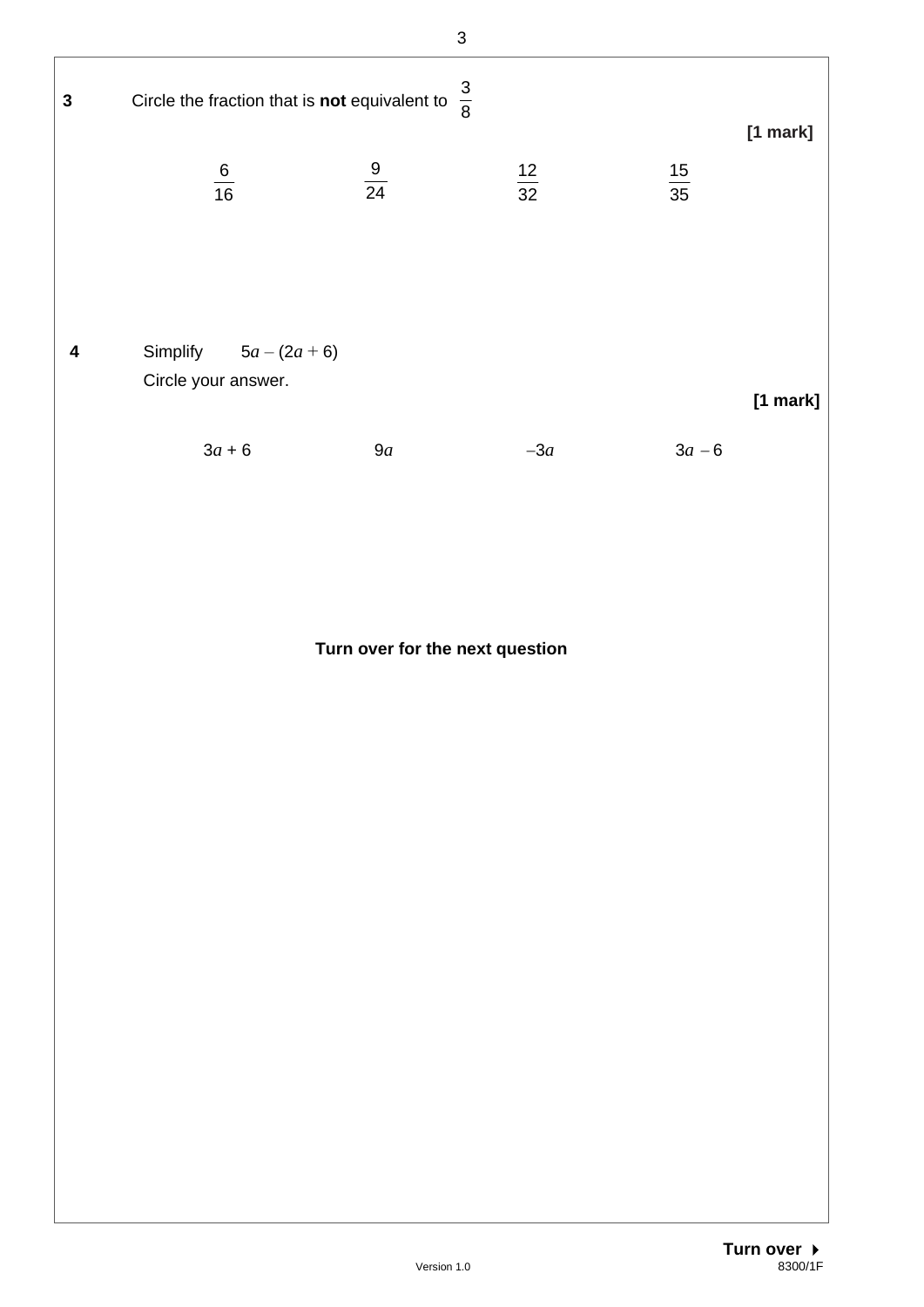|                        | <b>Minutes</b>                                                                              |      | <b>Hours</b>   |      |                                                                                                                                                                                                                                      |           |
|------------------------|---------------------------------------------------------------------------------------------|------|----------------|------|--------------------------------------------------------------------------------------------------------------------------------------------------------------------------------------------------------------------------------------|-----------|
|                        | $30\,$                                                                                      |      | $\frac{1}{2}$  |      |                                                                                                                                                                                                                                      |           |
|                        | 40                                                                                          |      |                |      |                                                                                                                                                                                                                                      |           |
|                        |                                                                                             |      | $2\frac{1}{4}$ |      |                                                                                                                                                                                                                                      |           |
|                        |                                                                                             |      |                |      |                                                                                                                                                                                                                                      |           |
| Here are some numbers. |                                                                                             |      |                |      |                                                                                                                                                                                                                                      |           |
|                        |                                                                                             |      |                |      |                                                                                                                                                                                                                                      |           |
| 9.6                    | 12.6<br>Write the numbers in pairs so that the sum of the numbers in each pair is the same. | 15.4 | 7.6            | 12.4 | 17.4                                                                                                                                                                                                                                 |           |
|                        |                                                                                             |      |                |      |                                                                                                                                                                                                                                      |           |
|                        |                                                                                             |      |                |      |                                                                                                                                                                                                                                      |           |
|                        |                                                                                             |      |                |      |                                                                                                                                                                                                                                      |           |
|                        |                                                                                             |      |                |      |                                                                                                                                                                                                                                      |           |
|                        |                                                                                             |      |                |      |                                                                                                                                                                                                                                      |           |
|                        |                                                                                             |      | Answer         |      | and <b>expanding the set of the set of the set of the set of the set of the set of the set of the set of the set of the set of the set of the set of the set of the set of the set of the set of the set of the set of the set o</b> |           |
|                        |                                                                                             |      |                | and  | <u> Albanya (Albanya)</u>                                                                                                                                                                                                            | [2 marks] |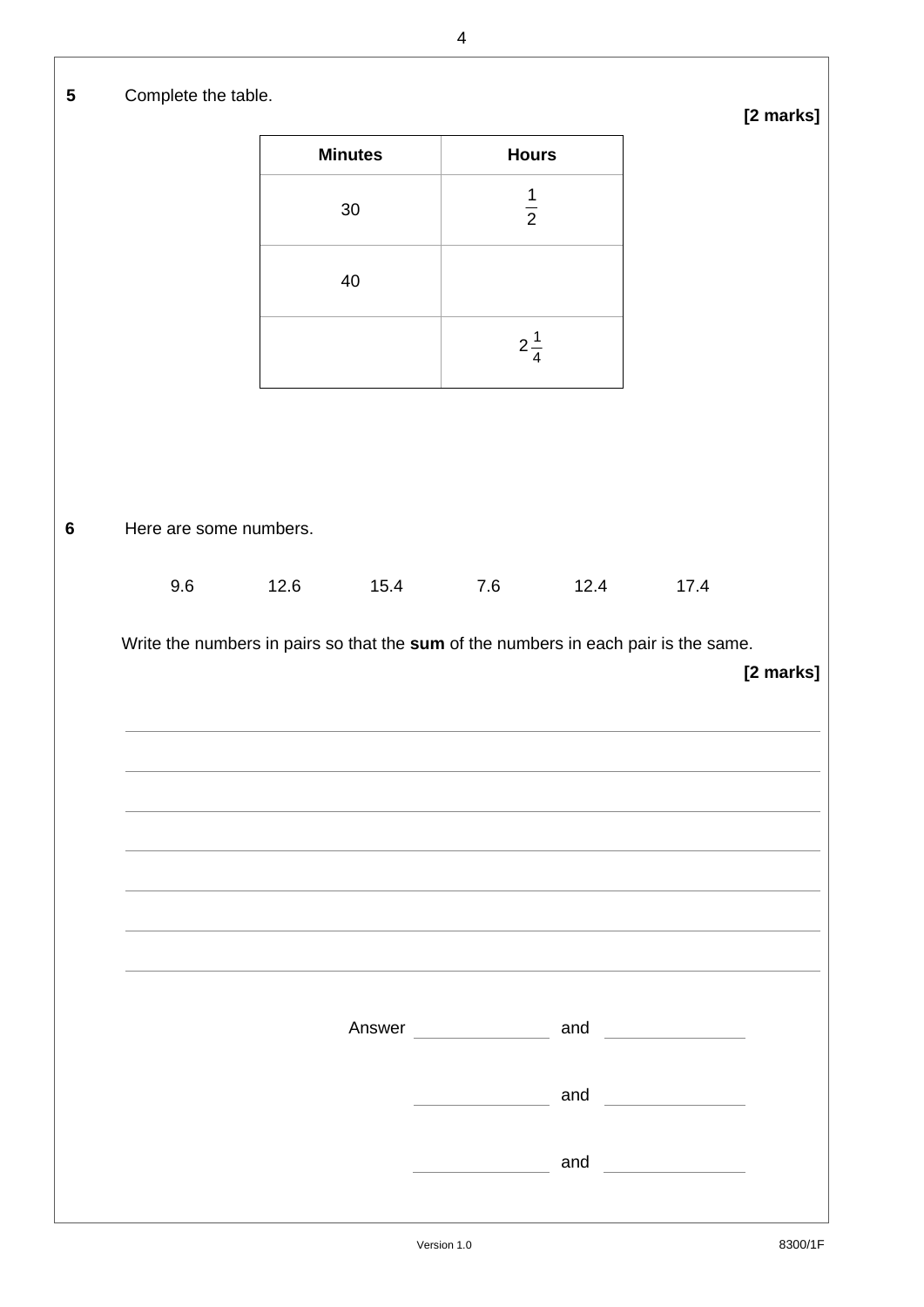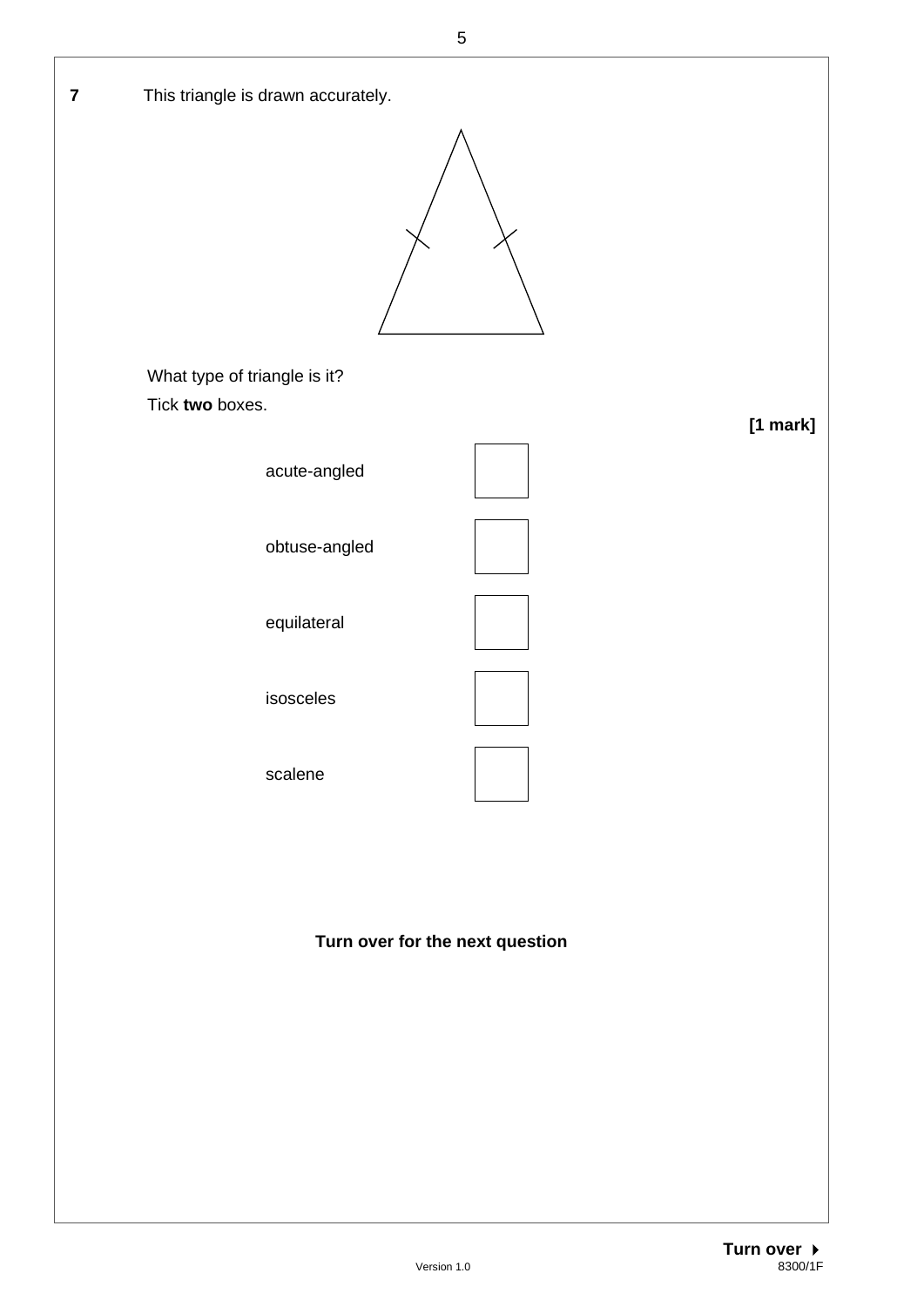| 8                | Work out 51% of 400                                                                                                            | [2 marks] |
|------------------|--------------------------------------------------------------------------------------------------------------------------------|-----------|
|                  |                                                                                                                                |           |
|                  |                                                                                                                                |           |
|                  |                                                                                                                                |           |
|                  |                                                                                                                                |           |
|                  | Answer<br><u> 1980 - Johann Barn, mars ar breithinn ar breithinn ar breithinn ar breithinn ar breithinn ar breithinn ar br</u> |           |
|                  |                                                                                                                                |           |
| $\boldsymbol{9}$ | Write 180 g as a fraction of 3 kg                                                                                              |           |
|                  | Give your answer in its simplest form.                                                                                         | [2 marks] |
|                  |                                                                                                                                |           |
|                  |                                                                                                                                |           |
|                  |                                                                                                                                |           |
|                  | Answer                                                                                                                         |           |
|                  |                                                                                                                                |           |
|                  |                                                                                                                                |           |
|                  |                                                                                                                                |           |
|                  |                                                                                                                                |           |
|                  |                                                                                                                                |           |
|                  |                                                                                                                                |           |
|                  |                                                                                                                                |           |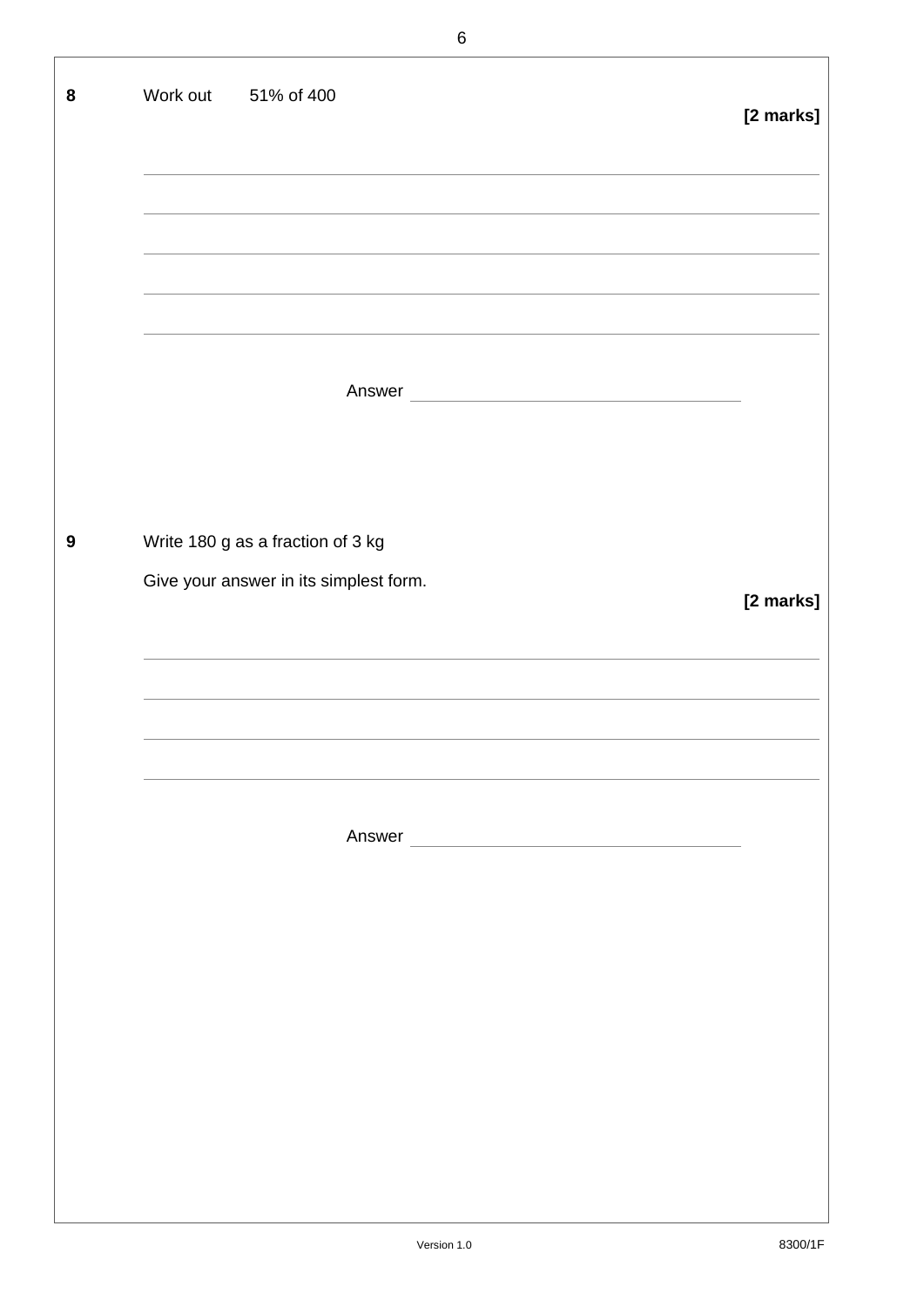| 10       | Here are some properties of numbers.              |           |              |   |             |            |
|----------|---------------------------------------------------|-----------|--------------|---|-------------|------------|
|          | A                                                 | Even      |              |   |             |            |
|          | B                                                 | Odd       |              |   |             |            |
|          | $\mathsf{C}$                                      | Prime     |              |   |             |            |
|          | D                                                 | Square    |              |   |             |            |
|          | E                                                 | Two-digit |              |   |             |            |
|          |                                                   |           |              |   |             |            |
| 10 (a)   | Which two properties does the number 4 have?      |           |              |   |             |            |
|          | Circle the correct letters.                       |           |              |   |             |            |
|          |                                                   |           |              |   |             | [1 mark]   |
|          | A                                                 | B         | $\mathsf{C}$ | D | Е           |            |
|          |                                                   |           |              |   |             |            |
|          |                                                   |           |              |   |             |            |
|          |                                                   |           |              |   |             |            |
| 10(b)    | Can one number have all of the properties?        |           |              |   |             |            |
|          | Tick a box.                                       |           |              |   |             |            |
|          |                                                   |           |              |   |             |            |
|          | Yes                                               |           | No           |   | Cannot tell |            |
|          |                                                   |           |              |   |             |            |
|          | Give a reason for your answer.                    |           |              |   |             | $[1$ mark] |
|          |                                                   |           |              |   |             |            |
|          |                                                   |           |              |   |             |            |
|          |                                                   |           |              |   |             |            |
|          |                                                   |           |              |   |             |            |
|          |                                                   |           |              |   |             |            |
|          |                                                   |           |              |   |             |            |
| 10 $(c)$ | Write down a number with three of the properties. |           |              |   |             |            |
|          | State which properties it has.                    |           |              |   |             |            |
|          |                                                   |           |              |   |             | [2 marks]  |
|          |                                                   |           |              |   |             |            |
|          |                                                   |           |              |   |             |            |
|          |                                                   |           |              |   |             |            |
|          |                                                   |           |              |   |             |            |
|          |                                                   |           |              |   |             |            |
|          |                                                   |           | Number       |   |             |            |
|          |                                                   |           |              |   |             |            |
|          |                                                   |           |              |   |             |            |
|          |                                                   |           |              |   |             |            |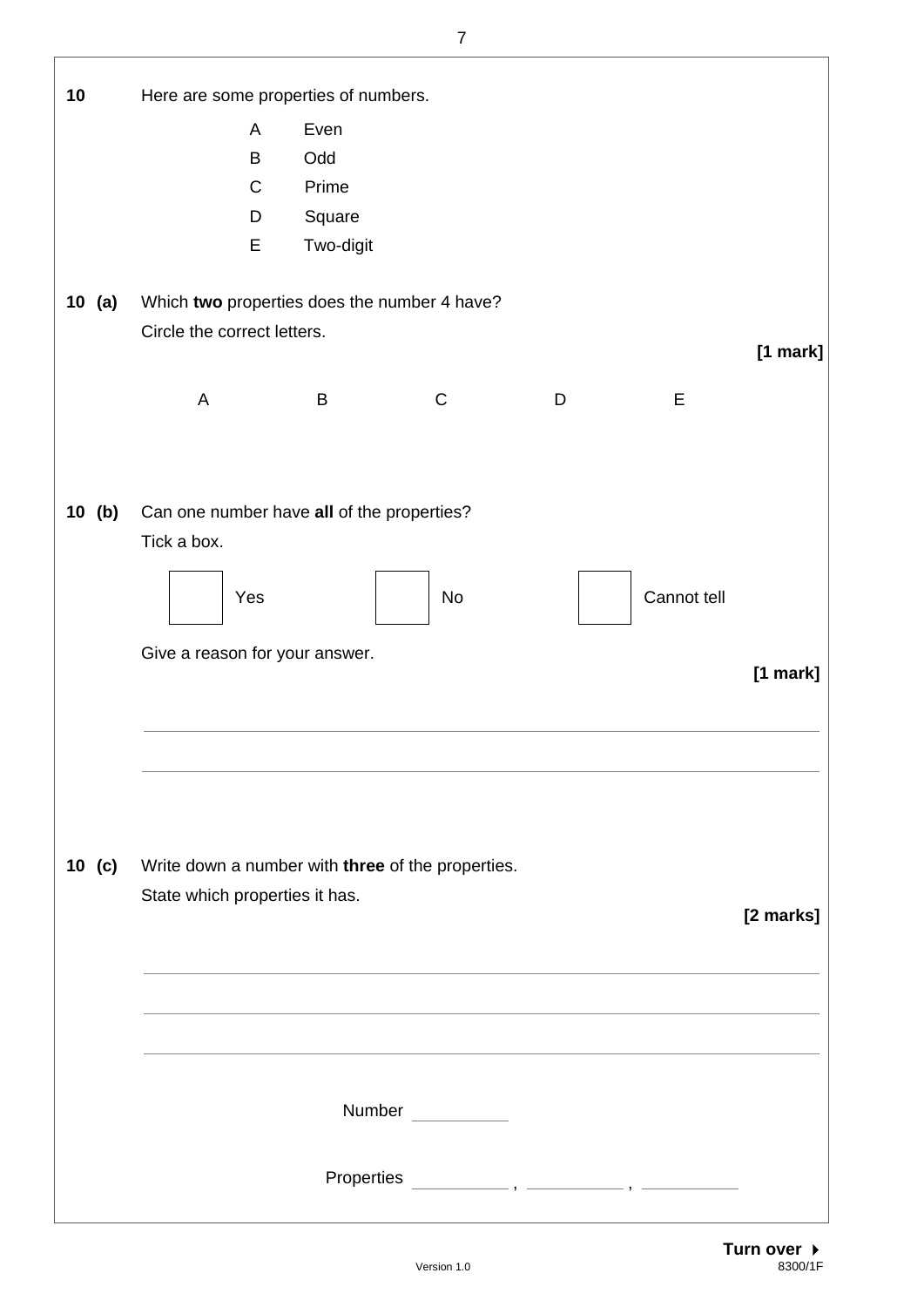| the most he could pick is £4.60<br>the least he could pick is £2.70 |           |
|---------------------------------------------------------------------|-----------|
| How much money does he have altogether?                             | [4 marks] |
|                                                                     |           |
|                                                                     |           |
| <u> 1989 - Johann Stoff, amerikansk politiker (d. 1989)</u>         |           |
|                                                                     |           |
|                                                                     |           |
|                                                                     |           |
|                                                                     |           |
|                                                                     |           |
|                                                                     |           |
|                                                                     |           |
| Answer £                                                            |           |
|                                                                     |           |
|                                                                     |           |
|                                                                     |           |
|                                                                     |           |
|                                                                     |           |
|                                                                     |           |
|                                                                     |           |
|                                                                     |           |
|                                                                     |           |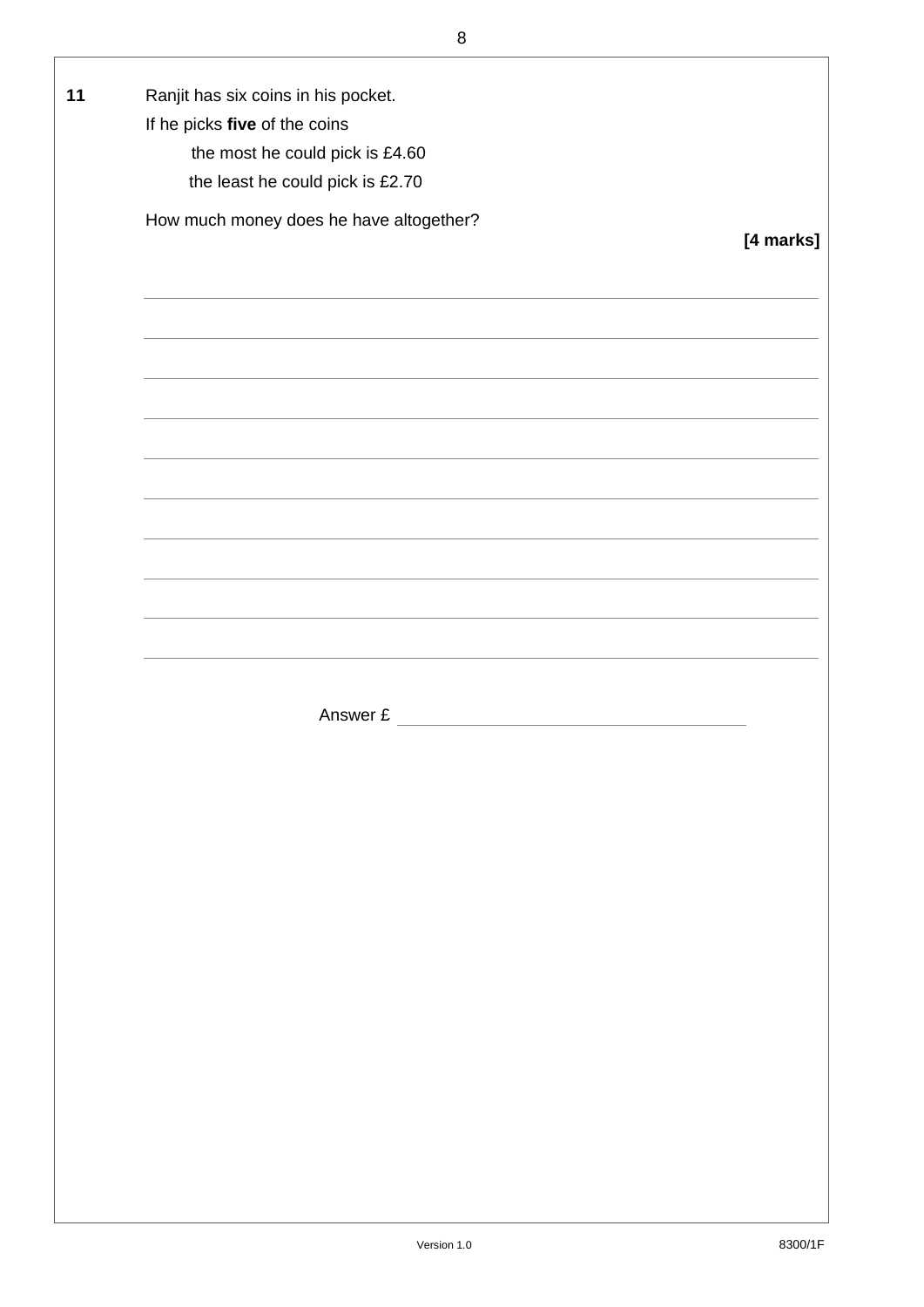| 12 | Here are three expressions.                                    |                                 |                                                                                                                                                                                                                               |           |
|----|----------------------------------------------------------------|---------------------------------|-------------------------------------------------------------------------------------------------------------------------------------------------------------------------------------------------------------------------------|-----------|
|    | $\frac{b}{a}$                                                  | $a-b$                           | ab                                                                                                                                                                                                                            |           |
|    |                                                                |                                 |                                                                                                                                                                                                                               |           |
|    | When $a=2$ and $b=-6$ which expression has the smallest value? |                                 |                                                                                                                                                                                                                               |           |
|    | You must show your working.                                    |                                 |                                                                                                                                                                                                                               |           |
|    |                                                                |                                 |                                                                                                                                                                                                                               | [2 marks] |
|    |                                                                |                                 |                                                                                                                                                                                                                               |           |
|    |                                                                |                                 |                                                                                                                                                                                                                               |           |
|    |                                                                |                                 |                                                                                                                                                                                                                               |           |
|    |                                                                |                                 | the control of the control of the control of the control of the control of the control of the control of the control of the control of the control of the control of the control of the control of the control of the control |           |
|    |                                                                |                                 |                                                                                                                                                                                                                               |           |
|    |                                                                |                                 |                                                                                                                                                                                                                               |           |
|    |                                                                |                                 | Answer                                                                                                                                                                                                                        |           |
|    |                                                                |                                 |                                                                                                                                                                                                                               |           |
|    |                                                                |                                 |                                                                                                                                                                                                                               |           |
|    |                                                                |                                 |                                                                                                                                                                                                                               |           |
|    |                                                                |                                 |                                                                                                                                                                                                                               |           |
|    |                                                                | Turn over for the next question |                                                                                                                                                                                                                               |           |
|    |                                                                |                                 |                                                                                                                                                                                                                               |           |
|    |                                                                |                                 |                                                                                                                                                                                                                               |           |
|    |                                                                |                                 |                                                                                                                                                                                                                               |           |
|    |                                                                |                                 |                                                                                                                                                                                                                               |           |
|    |                                                                |                                 |                                                                                                                                                                                                                               |           |
|    |                                                                |                                 |                                                                                                                                                                                                                               |           |
|    |                                                                |                                 |                                                                                                                                                                                                                               |           |
|    |                                                                |                                 |                                                                                                                                                                                                                               |           |
|    |                                                                |                                 |                                                                                                                                                                                                                               |           |
|    |                                                                |                                 |                                                                                                                                                                                                                               |           |
|    |                                                                |                                 |                                                                                                                                                                                                                               |           |
|    |                                                                |                                 |                                                                                                                                                                                                                               |           |
|    |                                                                |                                 |                                                                                                                                                                                                                               |           |
|    |                                                                |                                 |                                                                                                                                                                                                                               |           |
|    |                                                                |                                 |                                                                                                                                                                                                                               |           |
|    |                                                                |                                 |                                                                                                                                                                                                                               |           |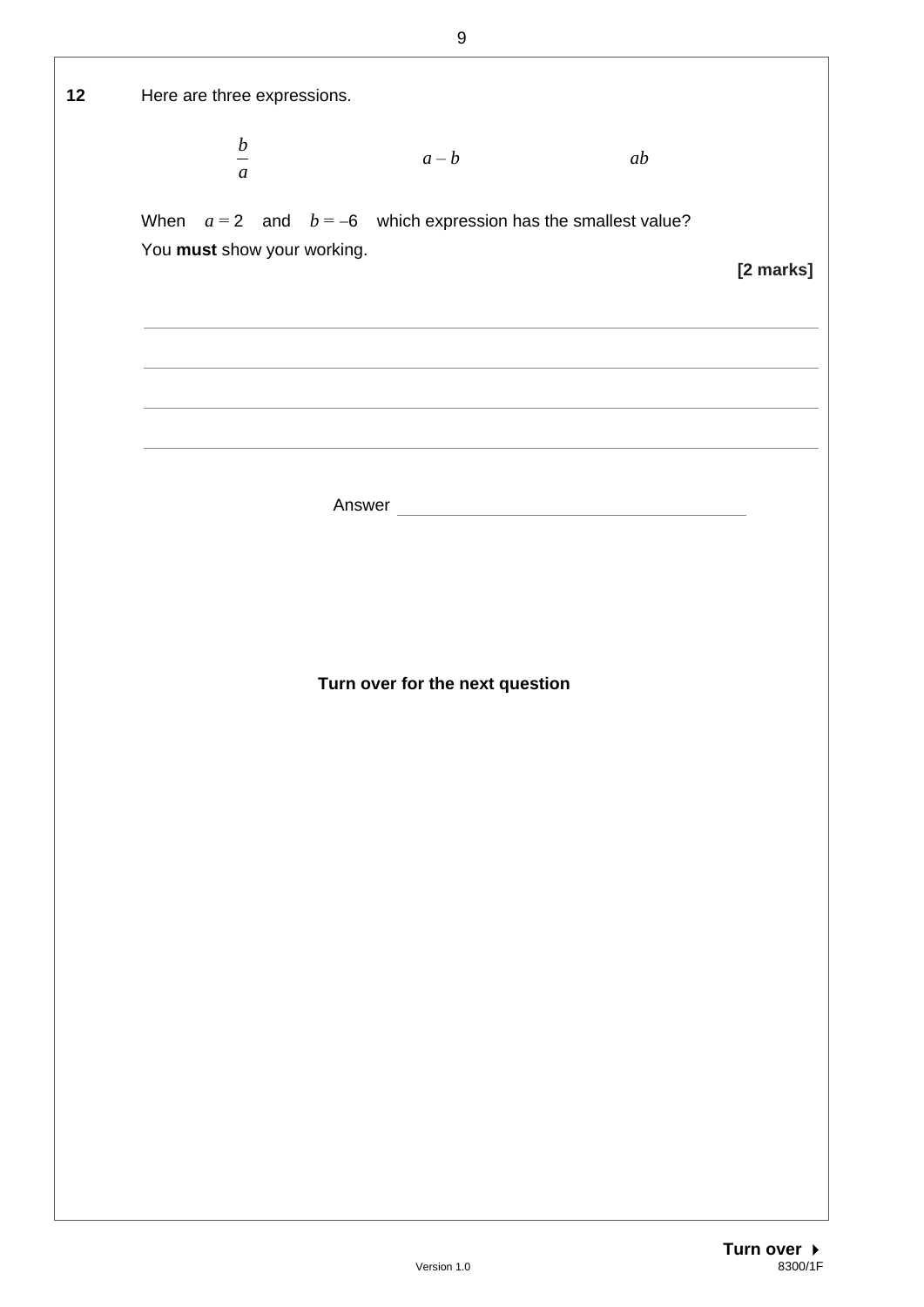|           |                                                                                    |                 | teachers : children |       |        |            |
|-----------|------------------------------------------------------------------------------------|-----------------|---------------------|-------|--------|------------|
|           |                                                                                    | <b>Climbing</b> |                     | 1:4   |        |            |
|           |                                                                                    | <b>Walking</b>  |                     | 1 : 9 |        |            |
|           |                                                                                    |                 |                     |       |        |            |
| 13<br>(a) | There are 7 teachers to take children climbing.                                    |                 |                     |       |        |            |
|           | What is the greatest number of children that can go climbing?                      |                 |                     |       |        | $[1$ mark] |
|           |                                                                                    |                 |                     |       | Answer |            |
| 13(b)     | 49 children want to go walking.<br>What is the smallest number of teachers needed? |                 |                     |       |        |            |
|           |                                                                                    |                 |                     |       |        | $[1$ mark] |
|           |                                                                                    | Answer          |                     |       |        |            |
|           |                                                                                    |                 |                     |       |        |            |
|           |                                                                                    |                 |                     |       |        |            |
|           |                                                                                    |                 |                     |       |        |            |
|           |                                                                                    |                 |                     |       |        |            |
|           |                                                                                    |                 |                     |       |        |            |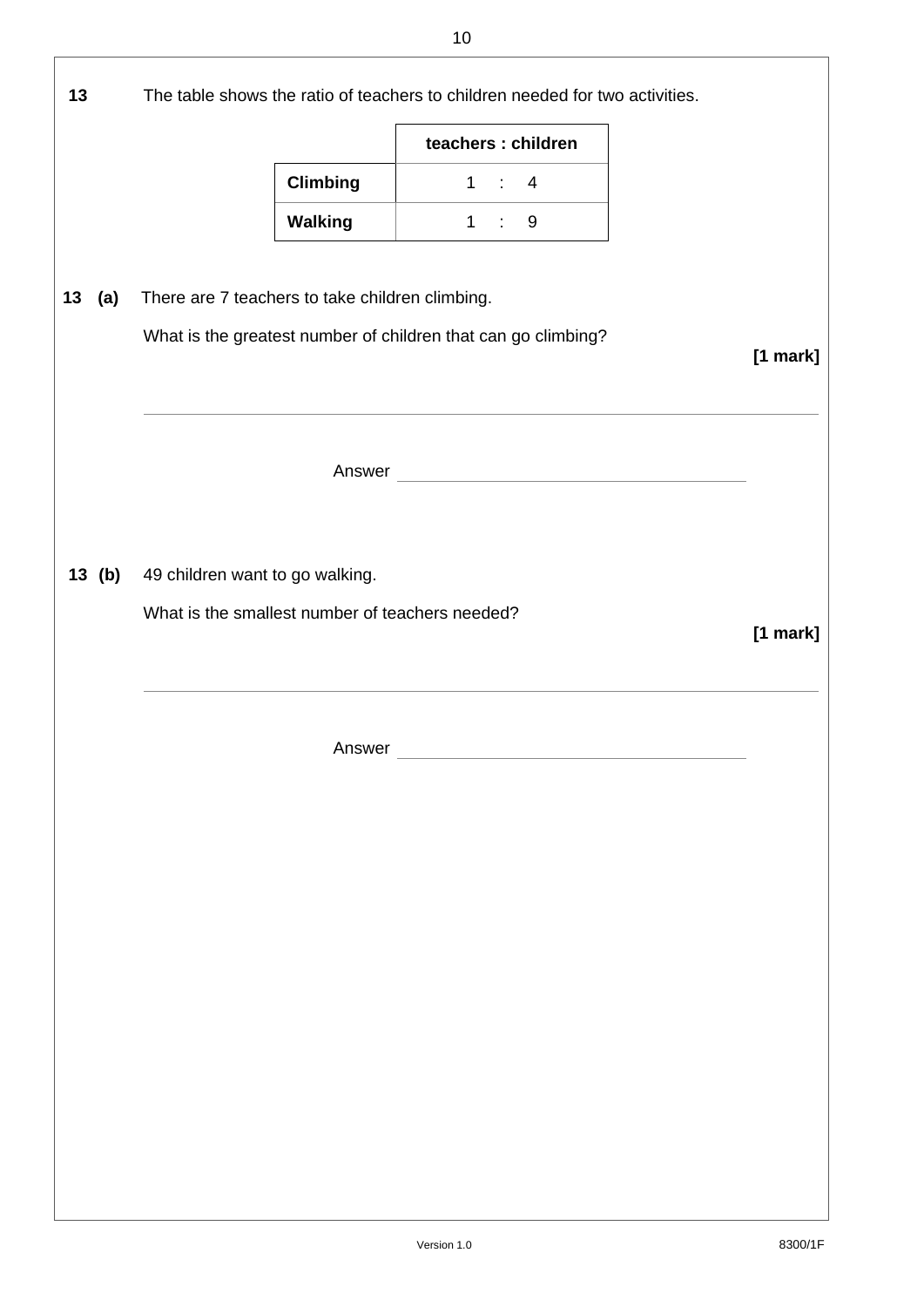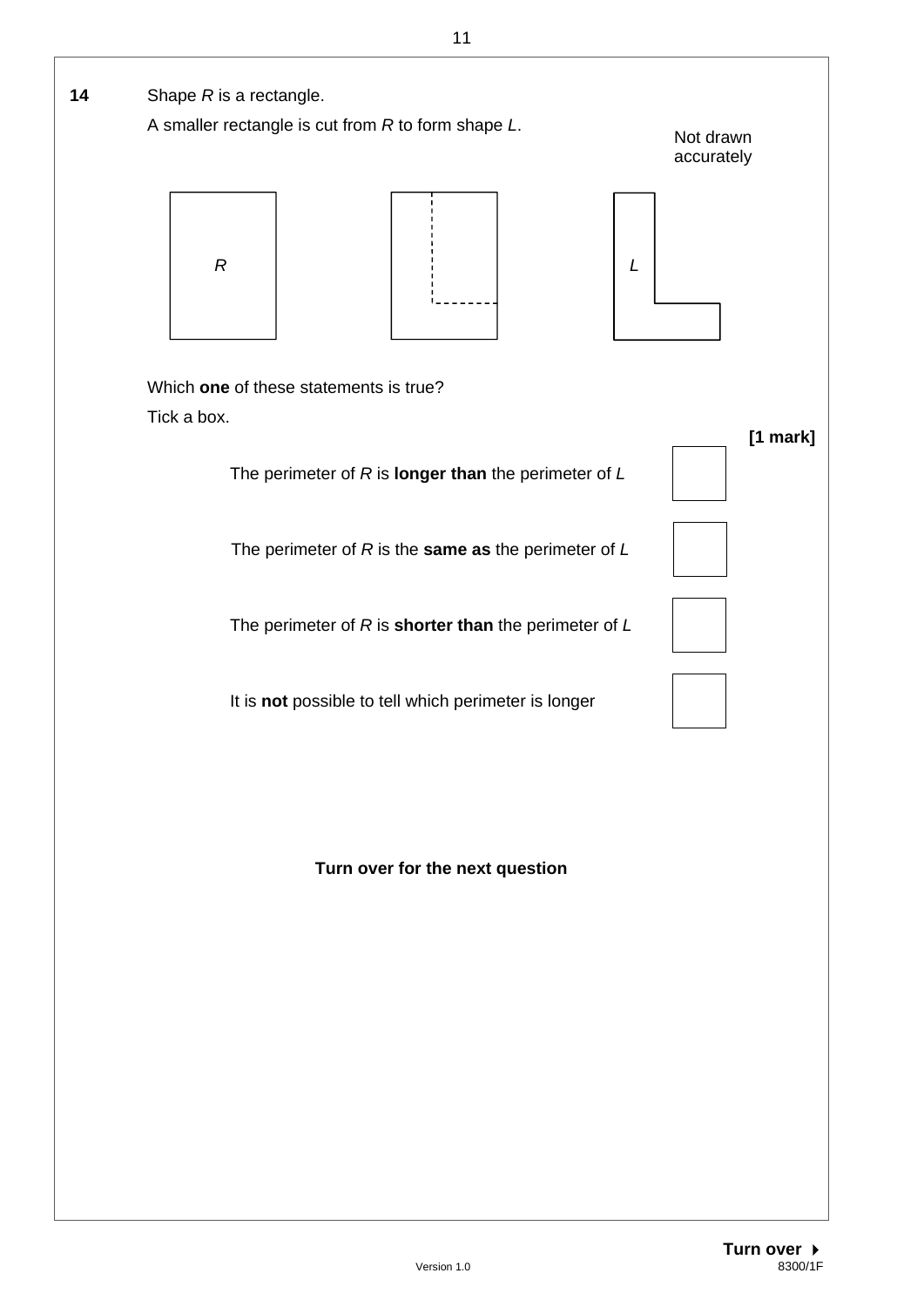| 15 | Textbooks are stored on two shelves.             |            |           |
|----|--------------------------------------------------|------------|-----------|
|    | Each shelf is 0.72 metres long.                  |            |           |
|    | Each textbook is 30 millimetres wide.            | Not drawn  |           |
|    |                                                  | accurately |           |
|    |                                                  |            |           |
|    |                                                  |            |           |
|    | Can 50 textbooks be stored on these shelves?     |            |           |
|    | You must show your working.                      |            |           |
|    |                                                  |            | [3 marks] |
|    |                                                  |            |           |
|    |                                                  |            |           |
|    |                                                  |            |           |
|    |                                                  |            |           |
|    |                                                  |            |           |
|    |                                                  |            |           |
|    | Answer                                           |            |           |
|    |                                                  |            |           |
|    |                                                  |            |           |
|    |                                                  |            |           |
|    |                                                  |            |           |
| 16 | All tickets for a concert are the same price.    |            |           |
|    | Amy and Dan pay £63 altogether for some tickets. |            |           |
|    | Amy pays £24.50 for 7 tickets.                   |            |           |
|    |                                                  |            |           |
|    | How many tickets does Dan buy?                   |            | [4 marks] |
|    |                                                  |            |           |
|    |                                                  |            |           |
|    |                                                  |            |           |
|    |                                                  |            |           |
|    |                                                  |            |           |
|    |                                                  |            |           |
|    |                                                  |            |           |
|    |                                                  |            |           |
|    |                                                  |            |           |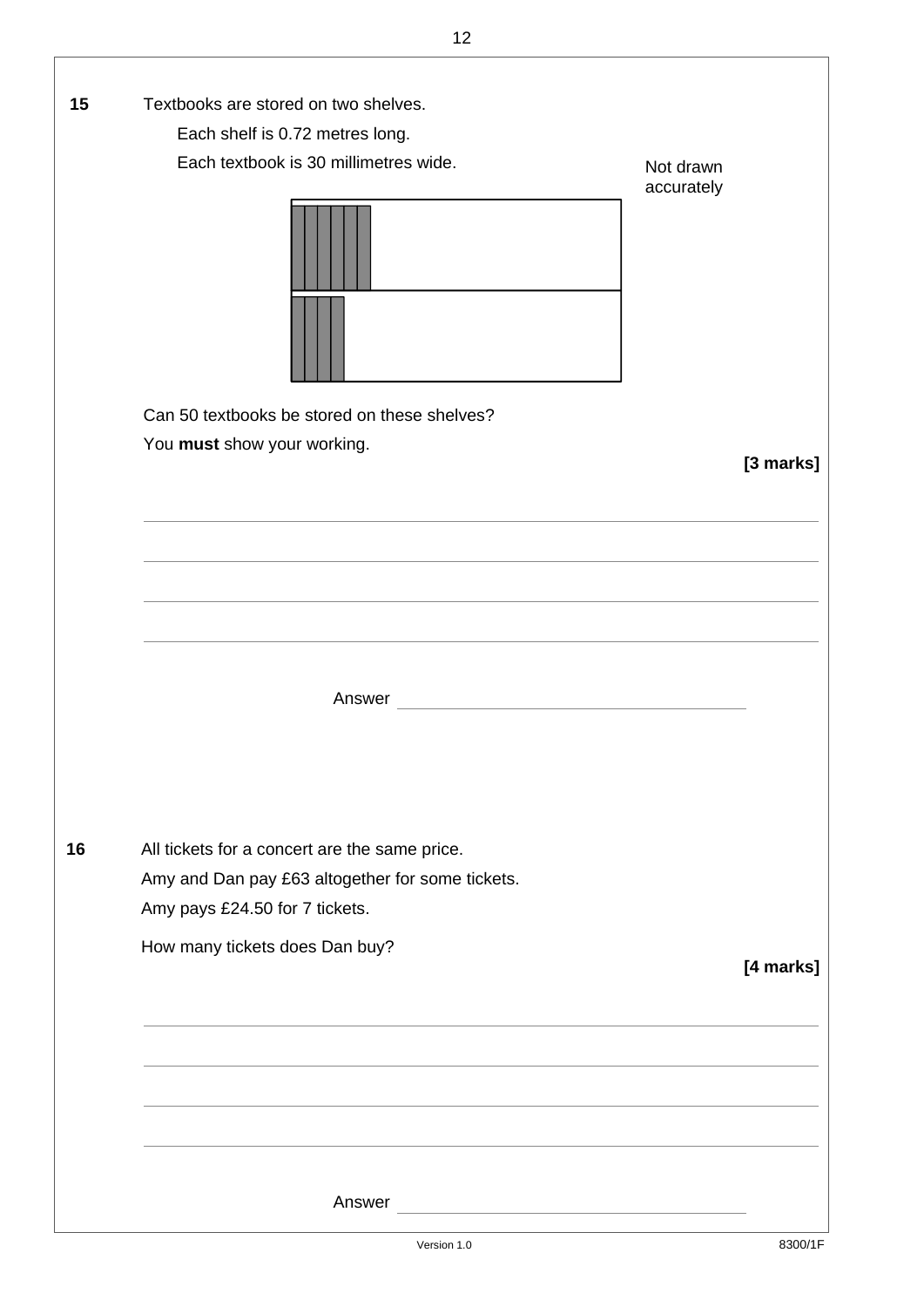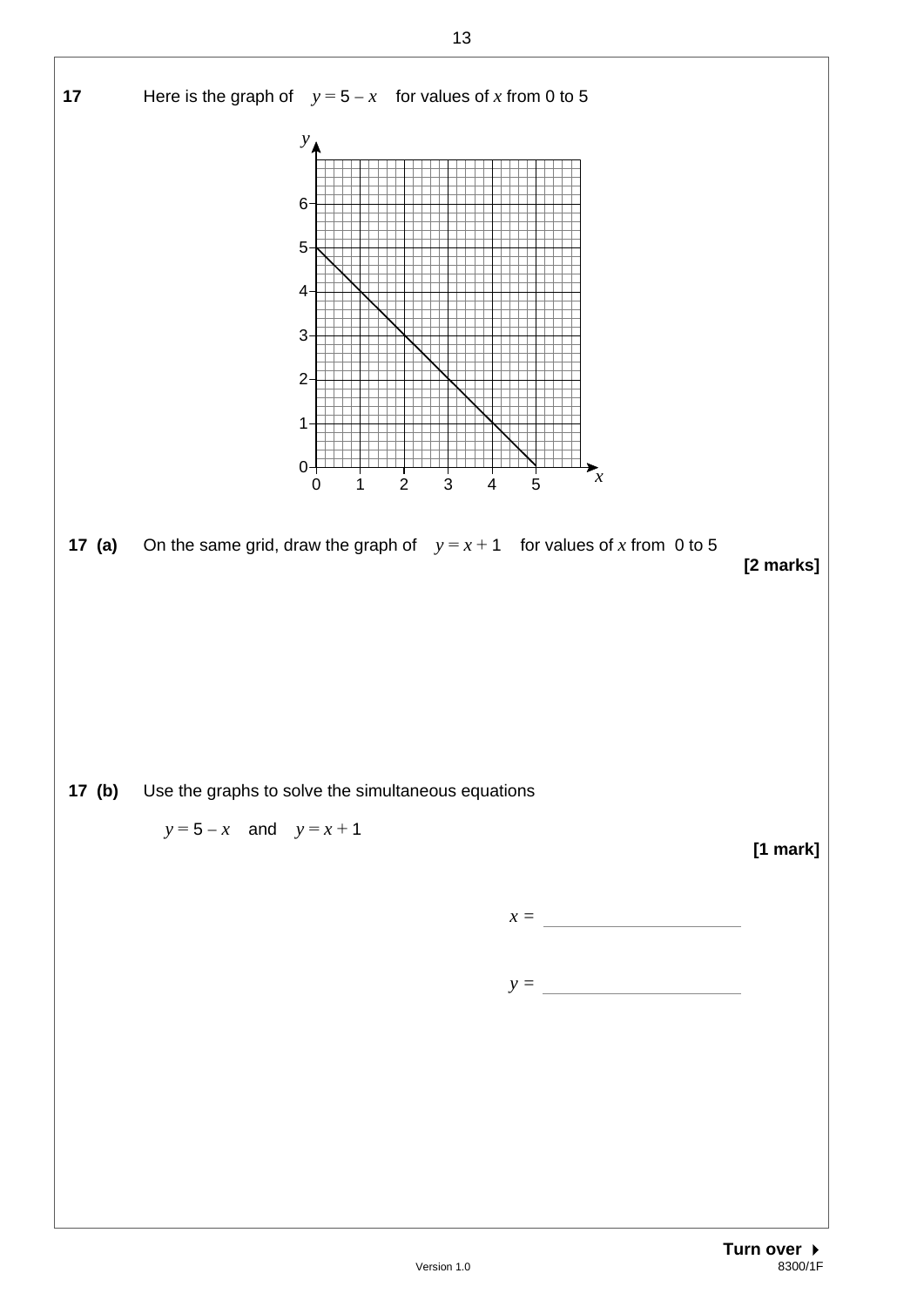**18** The table shows the sales of food and drink for three days at a market stall.

| Day      | Sales of food (£) | Sales of drink (£) |
|----------|-------------------|--------------------|
| Thursday | 34                | 16                 |
| Friday   | 22                | 48                 |
| Saturday | 46                | 28                 |

Hannah uses this information to draw a composite bar chart.



**Sales of food and drink** 

Day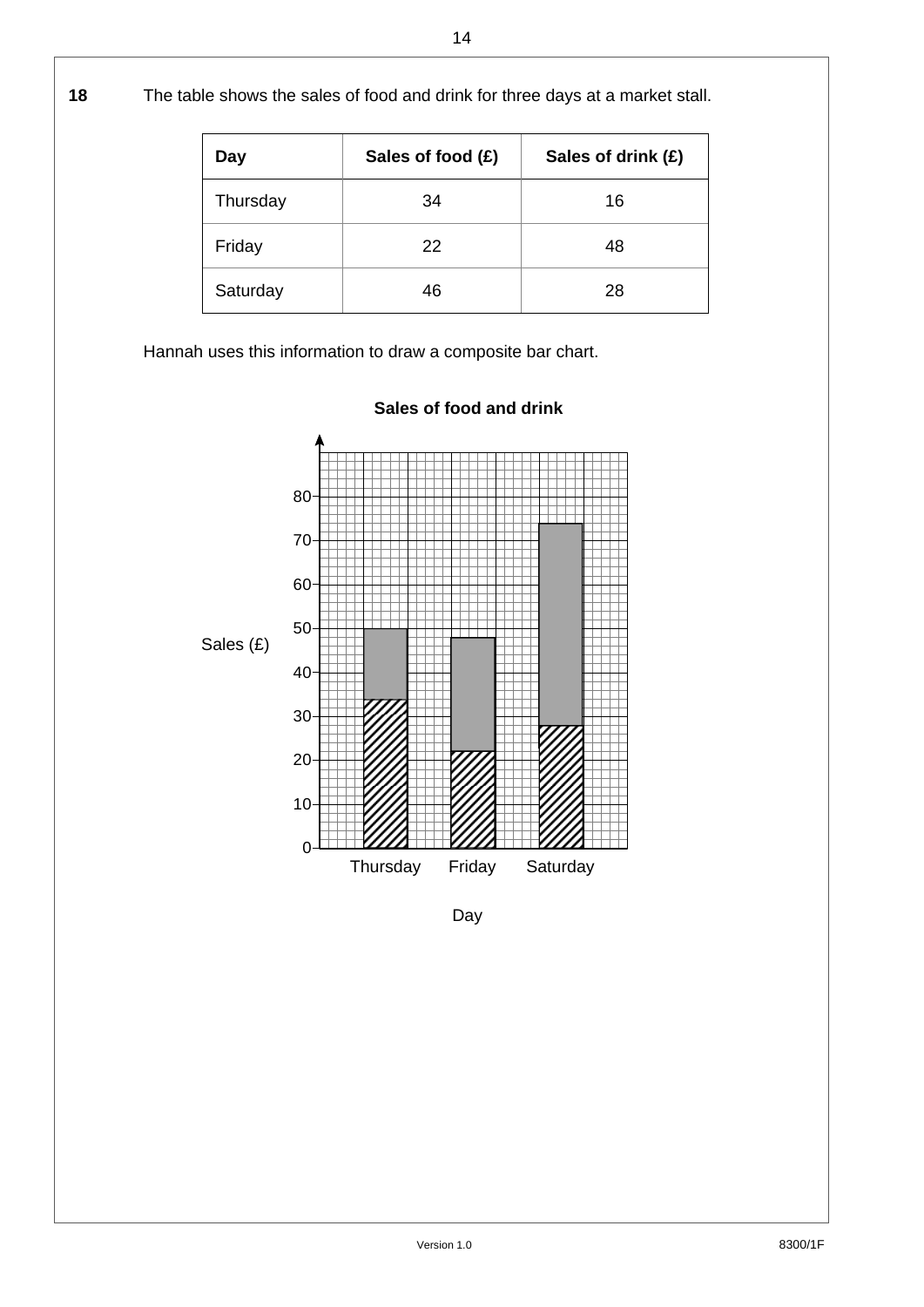|    | Write down three different mistakes that she has made.<br>Mistake 1<br><u> 1989 - Andrea Stadt, fransk politik (d. 1989)</u>                                                                                           | [3 marks] |
|----|------------------------------------------------------------------------------------------------------------------------------------------------------------------------------------------------------------------------|-----------|
|    | Mistake 2<br><u> 1989 - Andrea Stadt Britain, amerikansk politik (</u>                                                                                                                                                 |           |
|    | ,我们也不能在这里的时候,我们也不能在这里的时候,我们也不能会在这里的时候,我们也不能会在这里的时候,我们也不能会在这里的时候,我们也不能会在这里的时候,我们也<br>Mistake 3<br><u> 1989 - Johann Harry Harry Harry Harry Harry Harry Harry Harry Harry Harry Harry Harry Harry Harry Harry Harry</u> |           |
|    |                                                                                                                                                                                                                        |           |
| 19 | Sam wants to buy a camera for £345<br>He has already saved £96<br>Each week<br>his pay is £80<br>he saves 30% of this pay.                                                                                             |           |
|    | How many more weeks must he save?                                                                                                                                                                                      | [4 marks] |
|    |                                                                                                                                                                                                                        |           |
|    |                                                                                                                                                                                                                        | weeks     |
|    |                                                                                                                                                                                                                        |           |
|    |                                                                                                                                                                                                                        |           |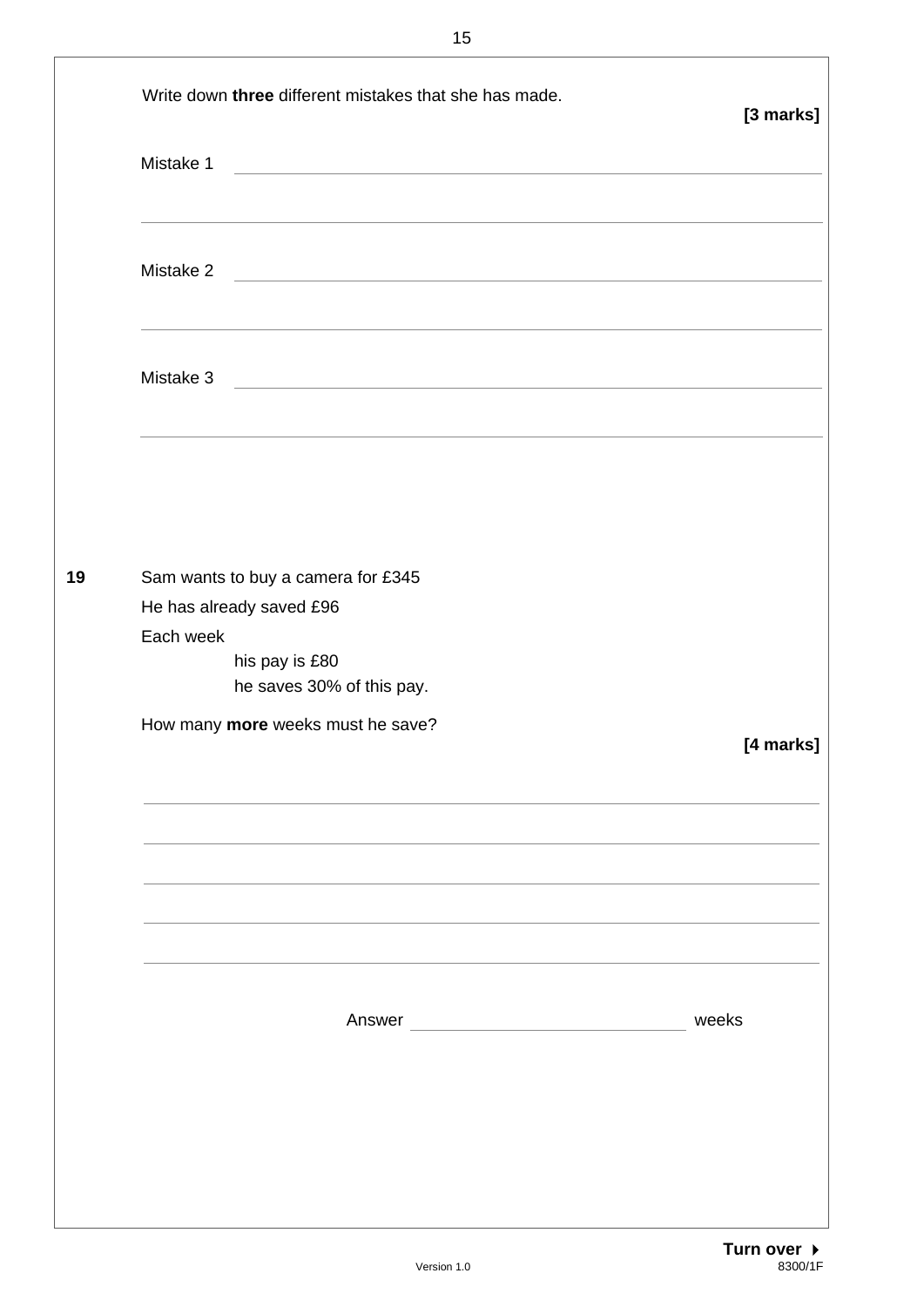|  | <b>20 (a)</b> $w$ and $x$ are <b>whole</b> numbers.    |           |
|--|--------------------------------------------------------|-----------|
|  | w > 40                                                 |           |
|  | x < 30                                                 |           |
|  |                                                        |           |
|  | Work out the <b>smallest</b> possible value of $w - x$ | [2 marks] |
|  |                                                        |           |
|  |                                                        |           |
|  |                                                        |           |
|  |                                                        |           |
|  |                                                        |           |
|  |                                                        |           |
|  |                                                        |           |
|  |                                                        |           |
|  |                                                        |           |
|  | <b>20 (b)</b> $y$ and $z$ are <b>whole</b> numbers.    |           |
|  | y < 60                                                 |           |
|  | $z\,\leq\,50$                                          |           |
|  | Work out the <b>largest</b> possible value of $y + z$  |           |
|  |                                                        | [2 marks] |
|  |                                                        |           |
|  |                                                        |           |
|  |                                                        |           |
|  |                                                        |           |
|  |                                                        |           |
|  |                                                        |           |
|  | Answer                                                 |           |
|  |                                                        |           |
|  |                                                        |           |
|  |                                                        |           |
|  |                                                        |           |
|  |                                                        |           |
|  |                                                        |           |
|  |                                                        |           |
|  |                                                        |           |
|  |                                                        |           |
|  |                                                        |           |
|  |                                                        |           |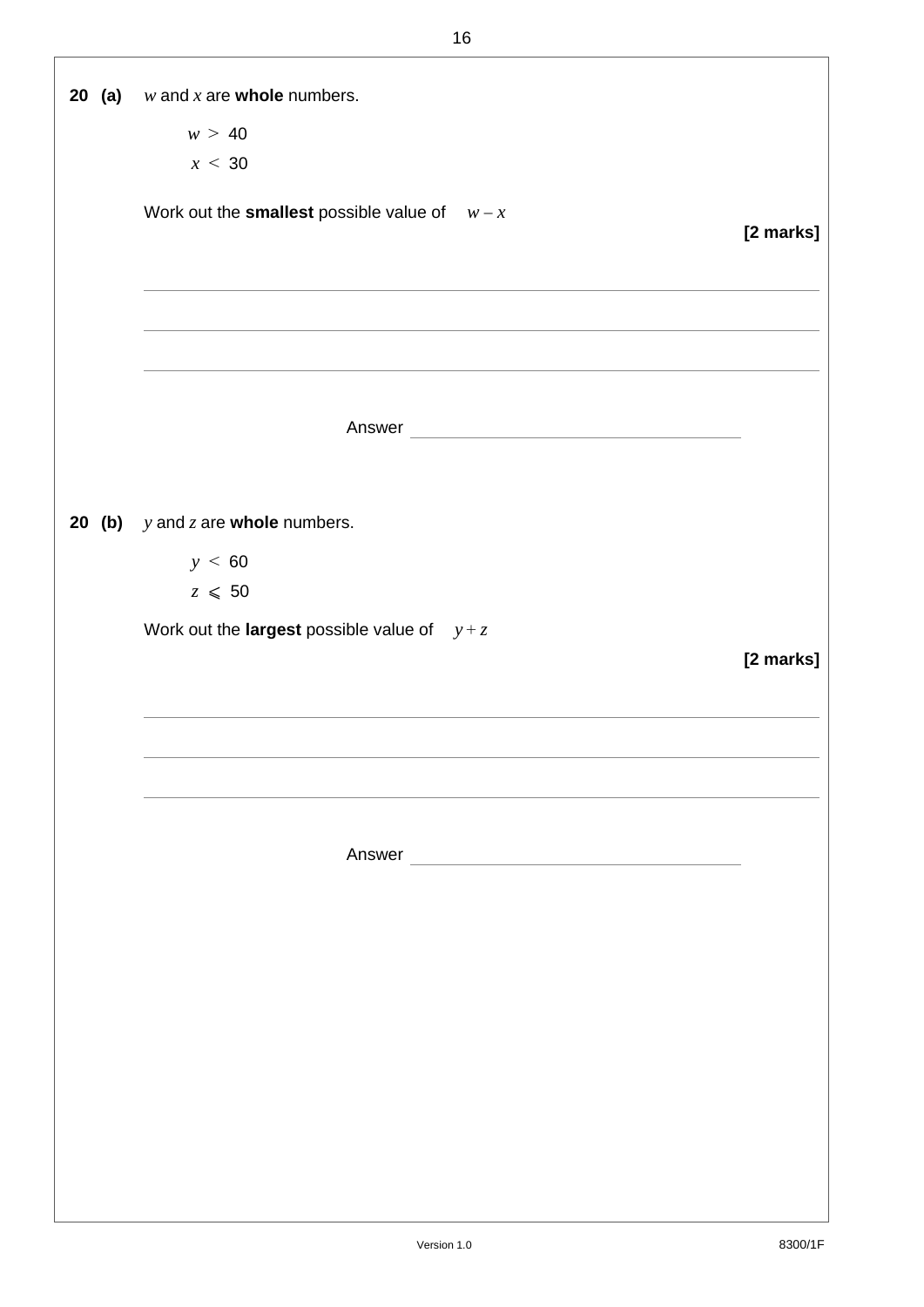| <b>21 (a)</b> Work out $2.4 \times 0.002$                       | $[1$ mark] |
|-----------------------------------------------------------------|------------|
| Answer                                                          |            |
| <b>21 (b)</b> Write $1.2 \times 10^{-5}$ as an ordinary number. | [1 mark]   |
| Answer                                                          |            |
| 21 (c) Write 2 500 000 in standard form.                        | $[1$ mark] |
|                                                                 |            |
| Turn over for the next question                                 |            |
|                                                                 |            |
|                                                                 |            |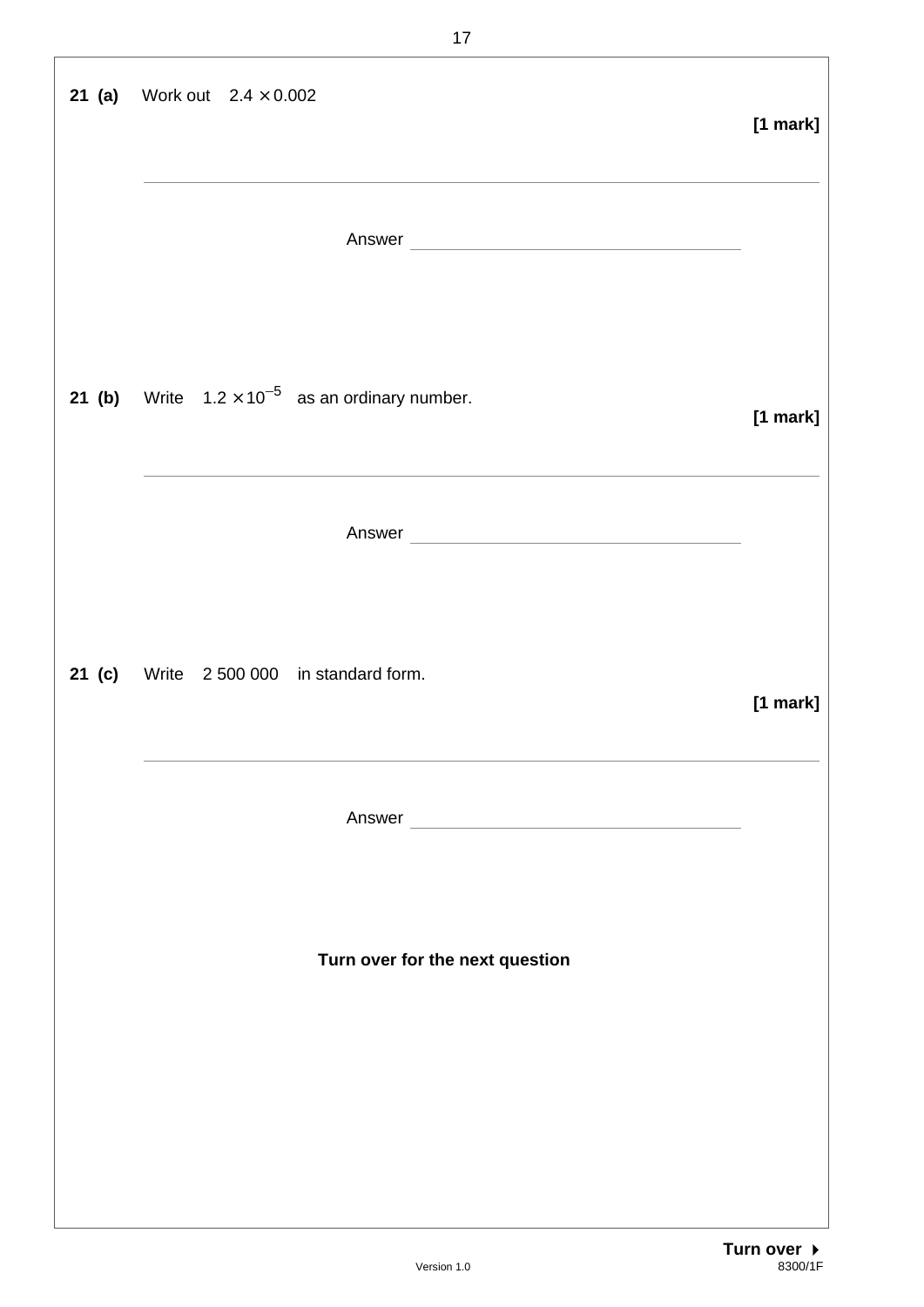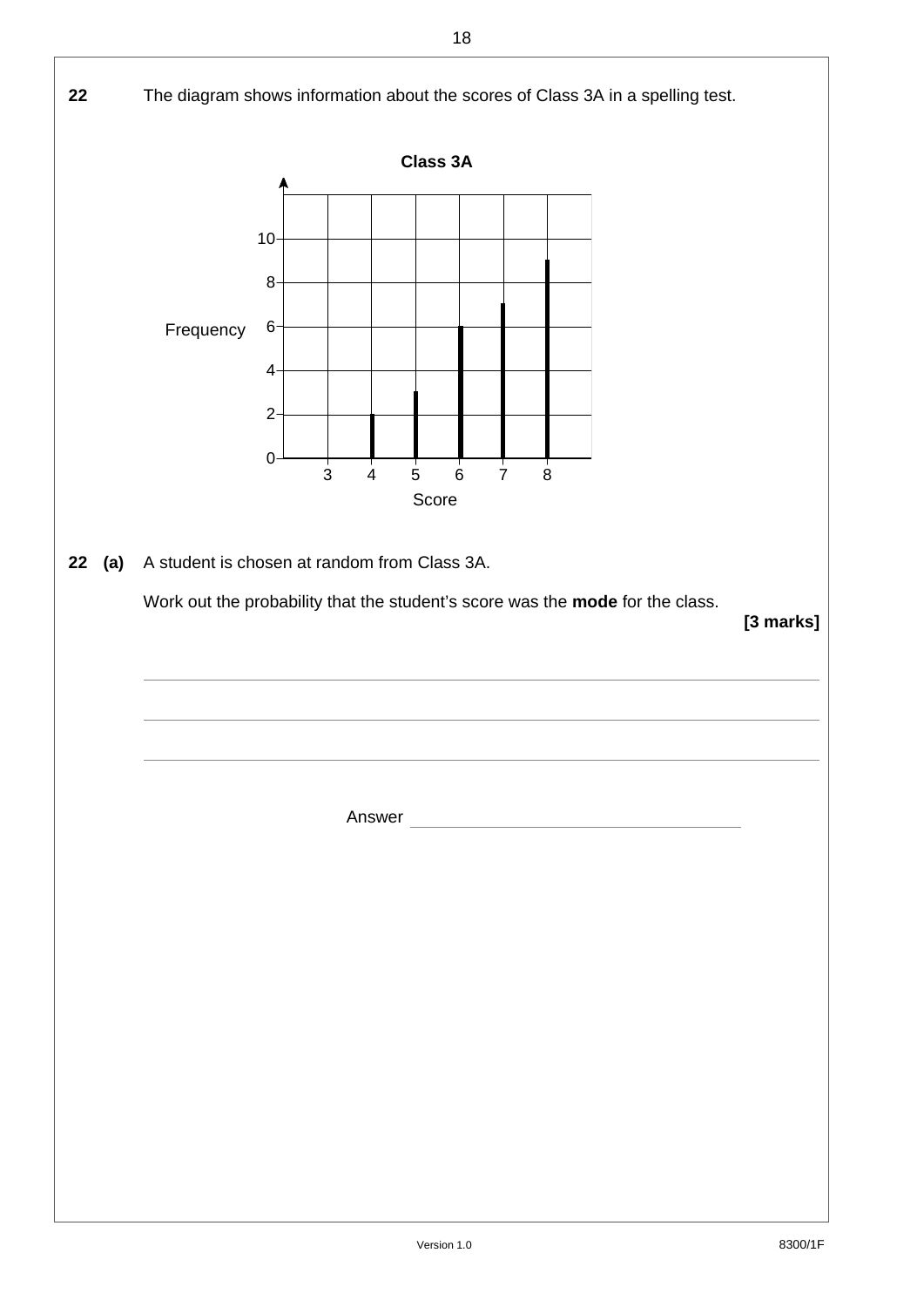

Version 1.0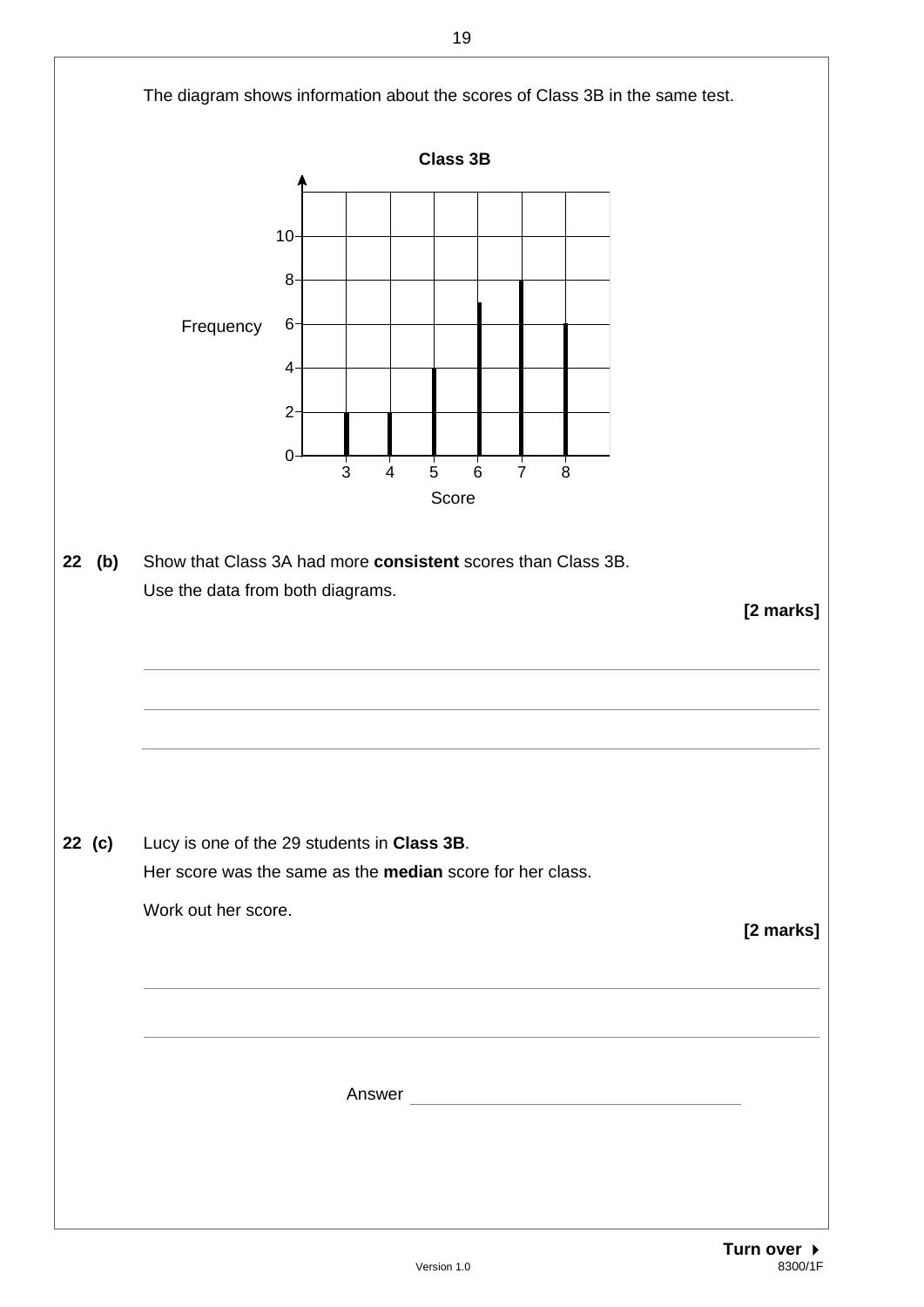| 23 | Kelly is trying to work out the two values of w for which $3w - w^3 = 2$<br>Her values are $1$ and $-1$<br>Are her values correct?<br>You must show your working. | [2 marks] |
|----|-------------------------------------------------------------------------------------------------------------------------------------------------------------------|-----------|
| 24 | The diagram shows a semicircle of radius 8 cm<br>Not drawn<br>accurately<br>$\xleftarrow{8}$ cm $\xrightarrow{ }$                                                 |           |
|    | Work out the area of the semicircle.<br>Give your answer in terms of $\pi$ .<br>cm <sup>2</sup>                                                                   | [2 marks] |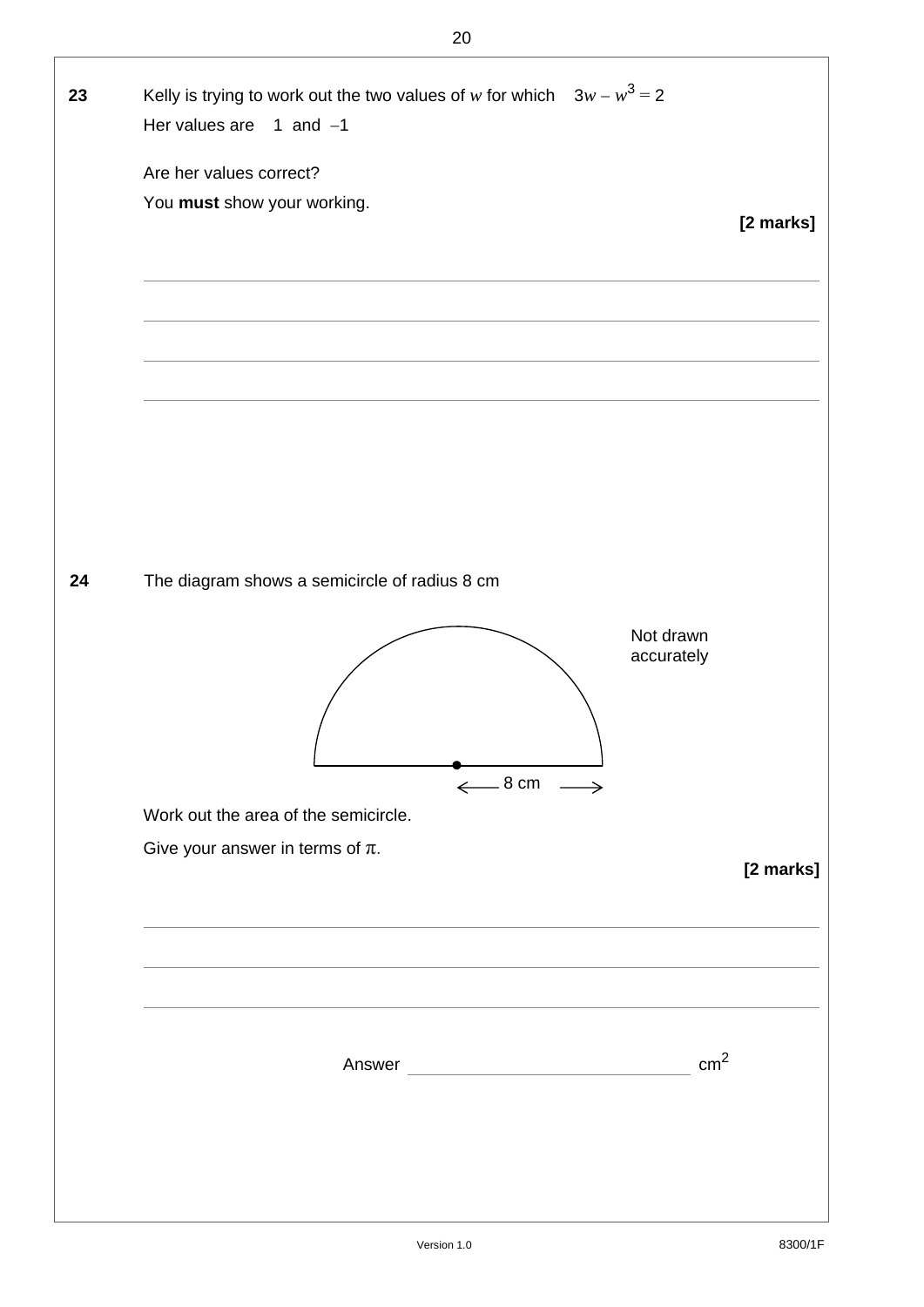| 25 | Work out $2\frac{3}{4} \times 1\frac{5}{7}$              |           |
|----|----------------------------------------------------------|-----------|
|    | Give your answer as a mixed number in its simplest form. | [3 marks] |
|    |                                                          |           |
|    |                                                          |           |
|    |                                                          |           |
|    |                                                          |           |
|    |                                                          |           |
| 26 | Solve $5x - 2 > 3x + 11$                                 | [2 marks] |
|    |                                                          |           |
|    |                                                          |           |
|    |                                                          |           |
|    |                                                          |           |
|    |                                                          |           |
|    | Turn over for the next question                          |           |
|    |                                                          |           |
|    |                                                          |           |
|    |                                                          |           |
|    |                                                          |           |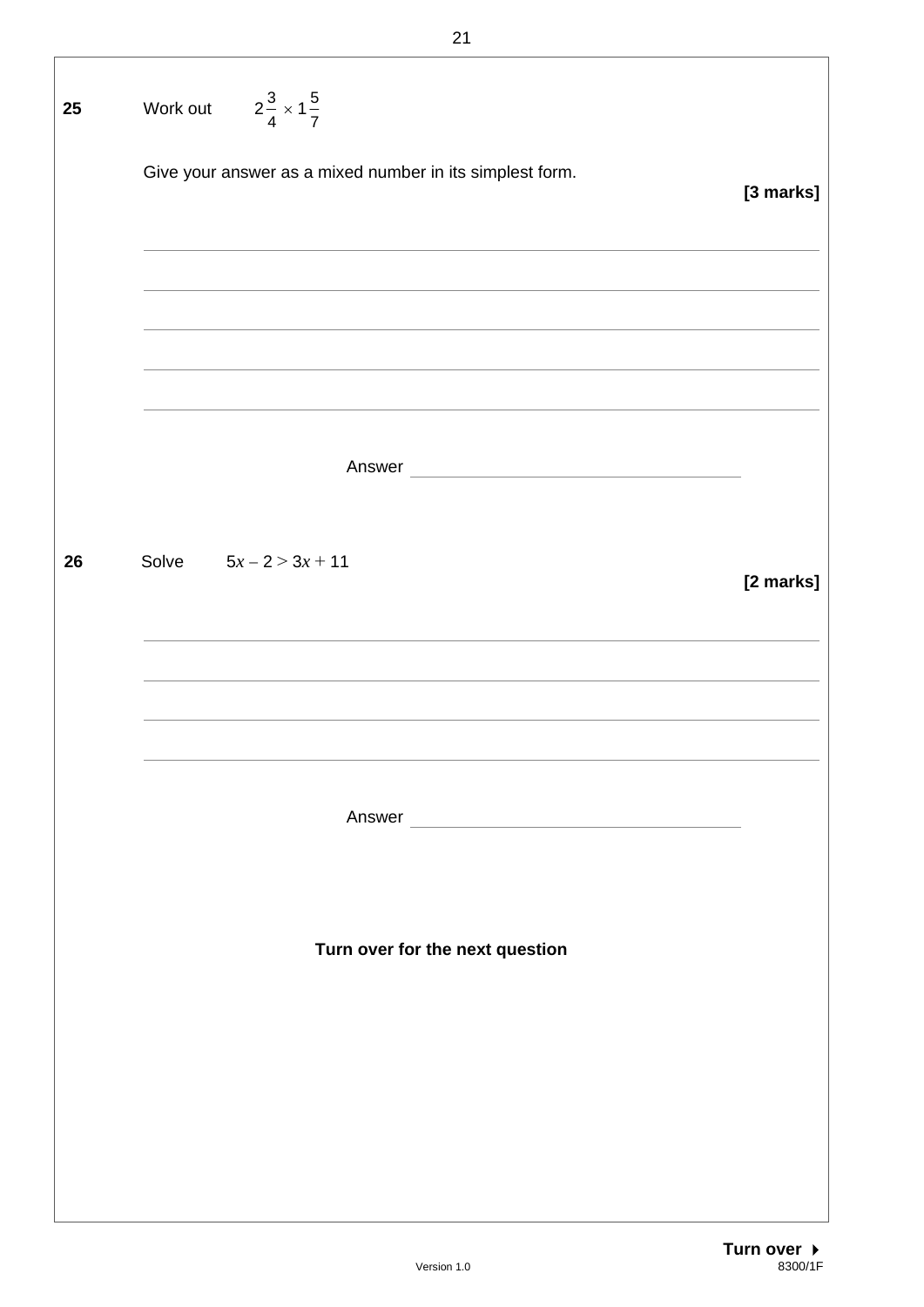| 27 | The <i>n</i> th term of a sequence is $2n + 1$           |           |
|----|----------------------------------------------------------|-----------|
|    | The <i>n</i> th term of a different sequence is $3n - 1$ |           |
|    | Work out the three numbers that are                      |           |
|    | in both sequences                                        |           |
|    |                                                          |           |
|    | and                                                      |           |
|    | between 20 and 40                                        |           |
|    |                                                          | [3 marks] |
|    |                                                          |           |
|    |                                                          |           |
|    |                                                          |           |
|    |                                                          |           |
|    |                                                          |           |
|    |                                                          |           |
|    |                                                          |           |
|    |                                                          |           |
|    |                                                          |           |
|    |                                                          |           |
|    |                                                          |           |
|    |                                                          |           |
|    |                                                          |           |
|    | Answer                                                   |           |
|    |                                                          |           |
|    |                                                          |           |
|    |                                                          |           |
|    |                                                          |           |
|    |                                                          |           |
|    |                                                          |           |
|    |                                                          |           |
|    |                                                          |           |
|    |                                                          |           |
|    |                                                          |           |
|    |                                                          |           |
|    |                                                          |           |
|    |                                                          |           |
|    |                                                          |           |
|    |                                                          |           |
|    |                                                          |           |
|    |                                                          |           |
|    |                                                          |           |
|    |                                                          |           |
|    |                                                          |           |
|    |                                                          |           |
|    |                                                          |           |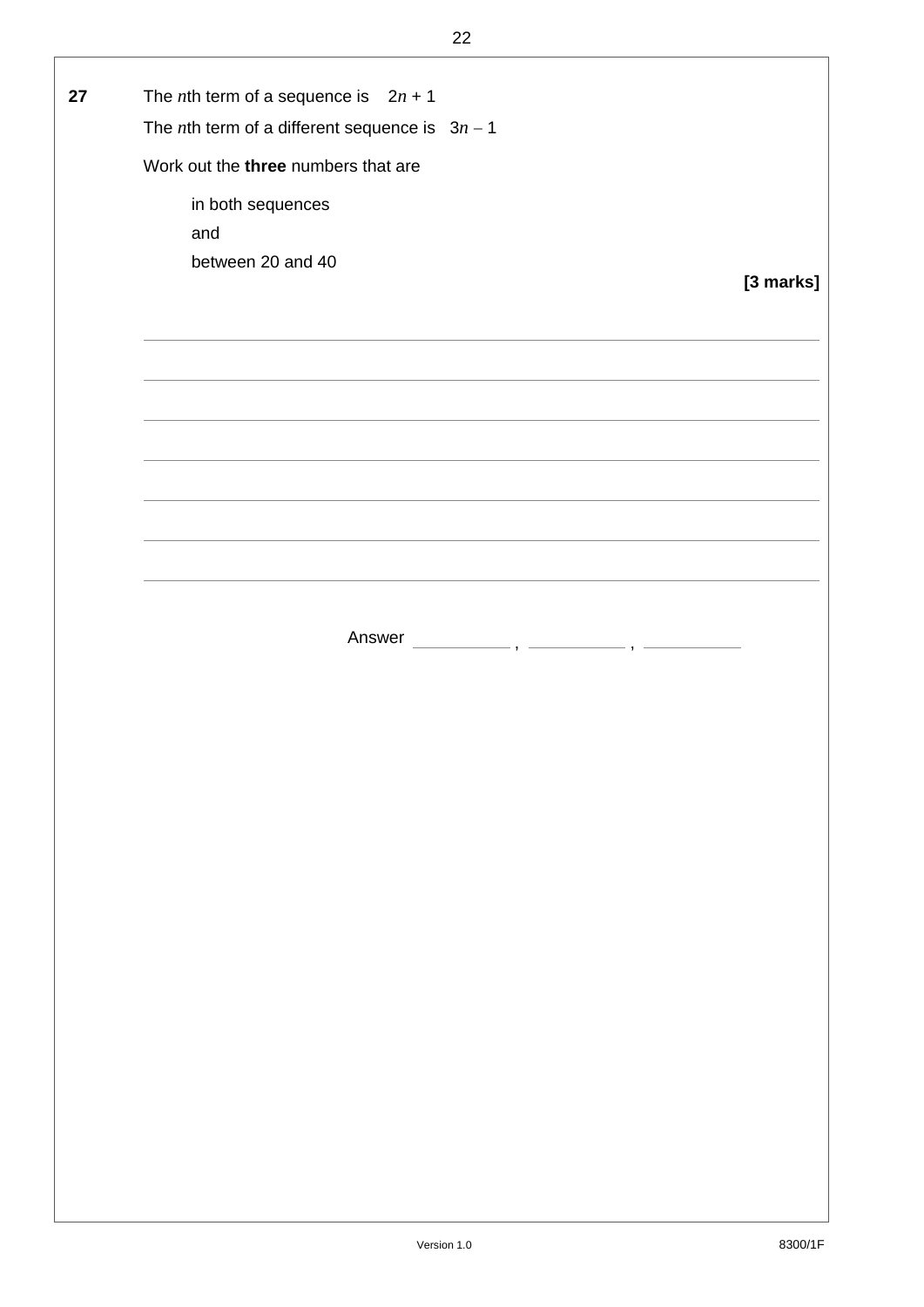| 28 | White paint costs £2.80 per litre.                          |           |
|----|-------------------------------------------------------------|-----------|
|    | Blue paint costs £3.50 per litre.                           |           |
|    | White paint and blue paint are mixed in the ratio 3 : 2     |           |
|    |                                                             |           |
|    | Work out the cost of 18 litres of the mixture.              |           |
|    |                                                             | [4 marks] |
|    |                                                             |           |
|    |                                                             |           |
|    |                                                             |           |
|    |                                                             |           |
|    |                                                             |           |
|    |                                                             |           |
|    |                                                             |           |
|    |                                                             |           |
|    |                                                             |           |
|    |                                                             |           |
|    |                                                             |           |
|    |                                                             |           |
|    |                                                             |           |
|    |                                                             |           |
|    |                                                             |           |
|    |                                                             |           |
|    |                                                             |           |
|    |                                                             |           |
|    |                                                             |           |
|    |                                                             |           |
|    |                                                             |           |
|    |                                                             |           |
|    |                                                             |           |
|    |                                                             |           |
|    |                                                             |           |
|    |                                                             |           |
|    | Answer £<br>the contract of the contract of the contract of |           |
|    |                                                             |           |
|    |                                                             |           |
|    |                                                             |           |
|    |                                                             |           |
|    |                                                             |           |
|    | Turn over for the next question                             |           |
|    |                                                             |           |
|    |                                                             |           |
|    |                                                             |           |
|    |                                                             |           |
|    |                                                             |           |
|    |                                                             |           |
|    |                                                             |           |
|    |                                                             |           |
|    |                                                             |           |
|    |                                                             |           |
|    |                                                             |           |
|    |                                                             |           |
|    |                                                             |           |
|    |                                                             |           |
|    |                                                             |           |
|    |                                                             |           |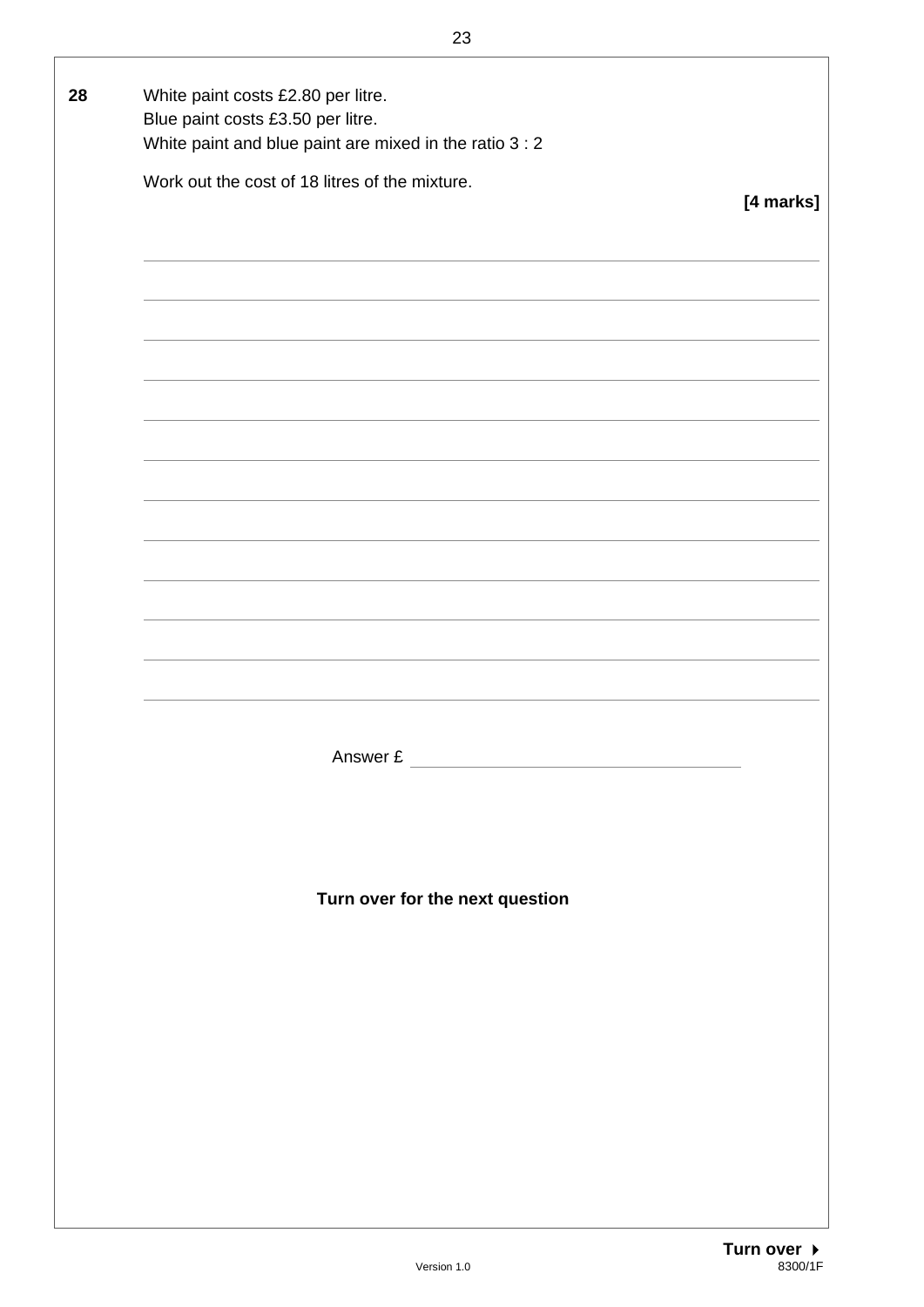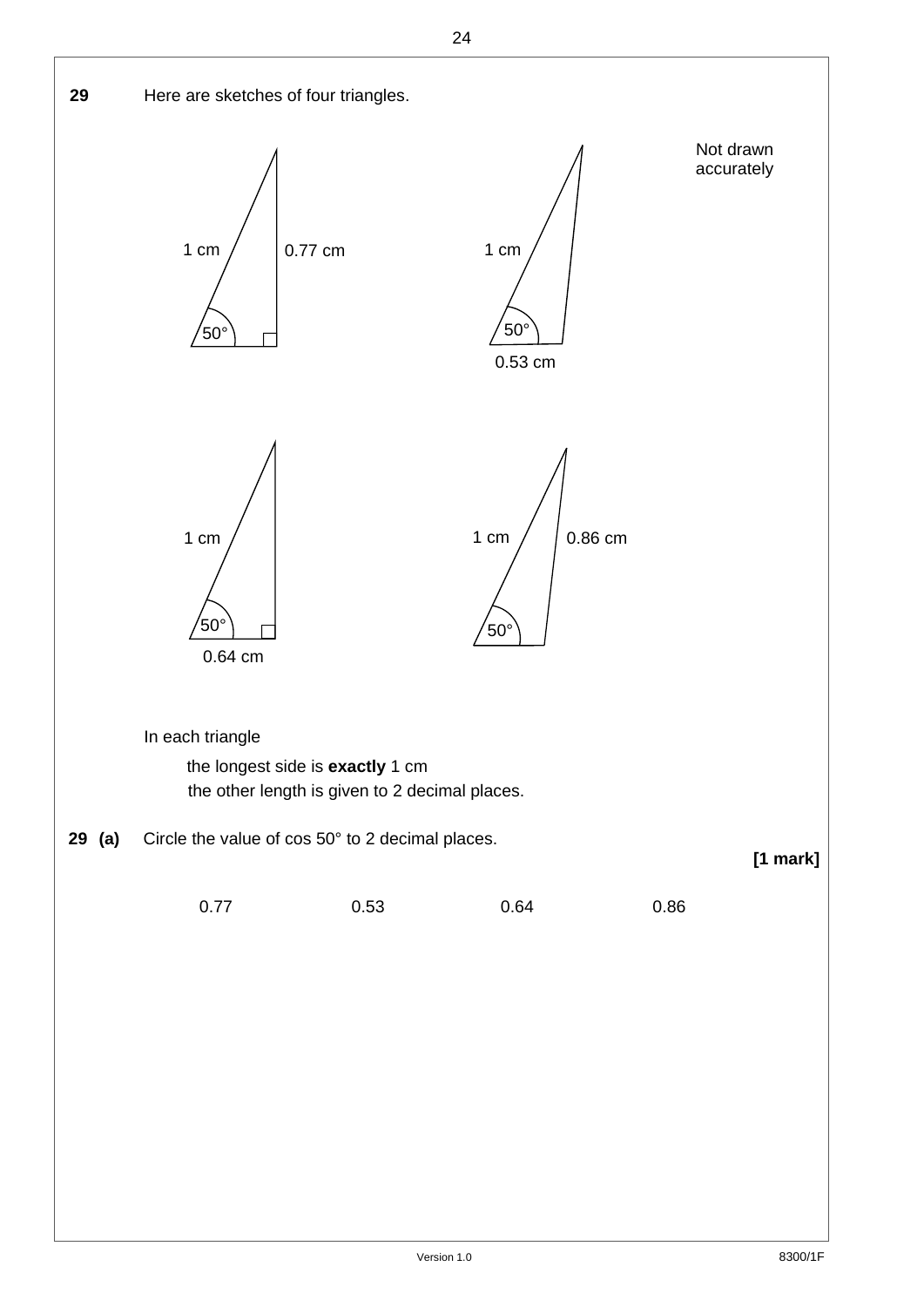